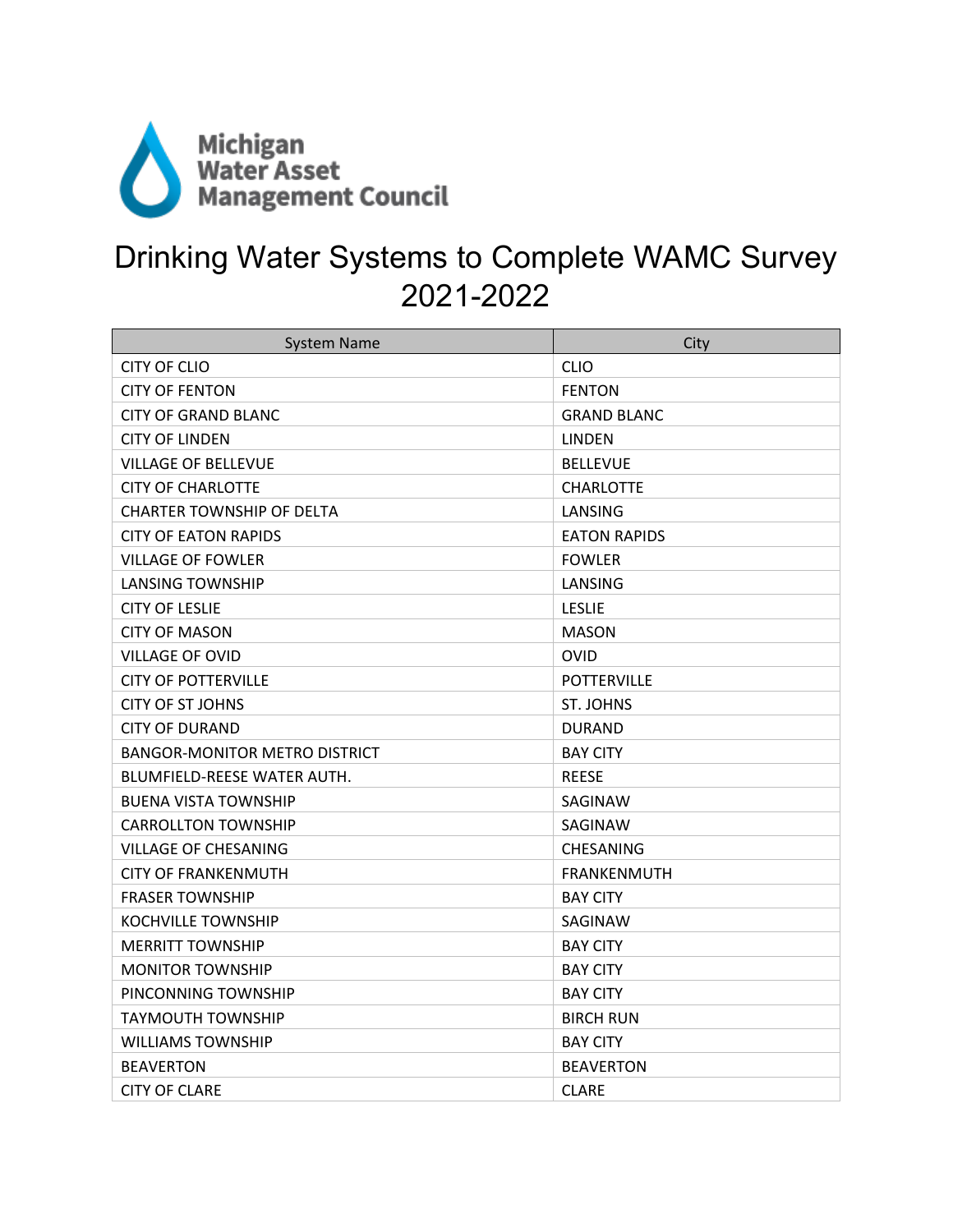| <b>CITY OF COLEMAN</b>               | COLEMAN                     |
|--------------------------------------|-----------------------------|
| <b>CITY OF EAST TAWAS</b>            | <b>EAST TAWAS</b>           |
| <b>CITY OF GLADWIN</b>               | <b>GLADWIN</b>              |
| <b>CITY OF HARRISON</b>              | <b>HARRISON</b>             |
| <b>HOMER TOWNSHIP</b>                | <b>MIDLAND</b>              |
| <b>BROWN CITY</b>                    | <b>BROWN CITY</b>           |
| <b>VILLAGE OF CASS CITY</b>          | <b>CASS CITY</b>            |
| <b>WORTH TOWNSHIP</b>                | <b>LEXINGTON</b>            |
| <b>CITY OF SANDUSKY</b>              | <b>SANDUSKY</b>             |
| <b>MORENCI</b>                       | <b>MORENCI</b>              |
| <b>SUMMIT TOWNSHIP</b>               | <b>JACKSON</b>              |
| <b>ANN ARBOR TOWNSHIP</b>            | <b>ANN ARBOR</b>            |
| <b>JONESVILLE</b>                    | <b>JONESVILLE</b>           |
| <b>MILAN</b>                         | <b>MILAN</b>                |
| <b>MONROE SOUTH COUNTY</b>           | <b>TEMPERANCE</b>           |
| <b>SUPERIOR TOWNSHIP</b>             | YPSILANTI                   |
| <b>CITY OF BRIGHTON</b>              | <b>BRIGHTON</b>             |
| <b>FONDA LAKE WATER AUTHORITY</b>    | <b>BRIGHTON</b>             |
| <b>CITY OF HOWELL</b>                | <b>HOWELL</b>               |
| LIVINGSTON COMMUNITY WATER AUTHORITY | <b>BRIGHTON</b>             |
| <b>HARTLAND MEADOWS</b>              | <b>NOVI</b>                 |
| <b>CANTON TOWNSHIP</b>               | <b>CANTON</b>               |
| <b>DEARBORN HEIGHTS</b>              | <b>DEARBORN HEIGHTS</b>     |
| <b>FLAT ROCK</b>                     | <b>FLAT ROCK</b>            |
| <b>GROSSE ILE TOWNSHIP</b>           | <b>GROSSE ILE</b>           |
| <b>GROSSE POINTE SHORES</b>          | <b>GROSSE POINTE SHORES</b> |
| <b>HAMTRAMCK</b>                     | <b>HAMTRAMCK</b>            |
| <b>HURON TWP</b>                     | <b>NEW BOSTON</b>           |
| LIVONIA                              | LIVONIA                     |
| <b>NORTHVILLE</b>                    | <b>NORTHVILLE</b>           |
| <b>PLYMOUTH</b>                      | <b>PLYMOUTH</b>             |
| <b>REDFORD TOWNSHIP</b>              | <b>REDFORD TOWNSHIP</b>     |
| <b>RIVER ROUGE</b>                   | <b>RIVER ROUGE</b>          |
| <b>ROCKWOOD</b>                      | <b>ROCKWOOD</b>             |
| <b>SOUTHGATE</b>                     | <b>SOUTHGATE</b>            |
| <b>WATERFORD TOWNSHIP</b>            | <b>WATERFORD</b>            |
| <b>WAYNE</b>                         | <b>WAYNE</b>                |
| WESTLAND                             | WESTLAND                    |
| <b>WHITE LAKE TOWNSHIP</b>           | <b>WHITE LAKE</b>           |
| <b>MACOMB TOWNSHIP</b>               | <b>MACOMB</b>               |
| <b>CITY OF MEMPHIS</b>               | <b>MEMPHIS</b>              |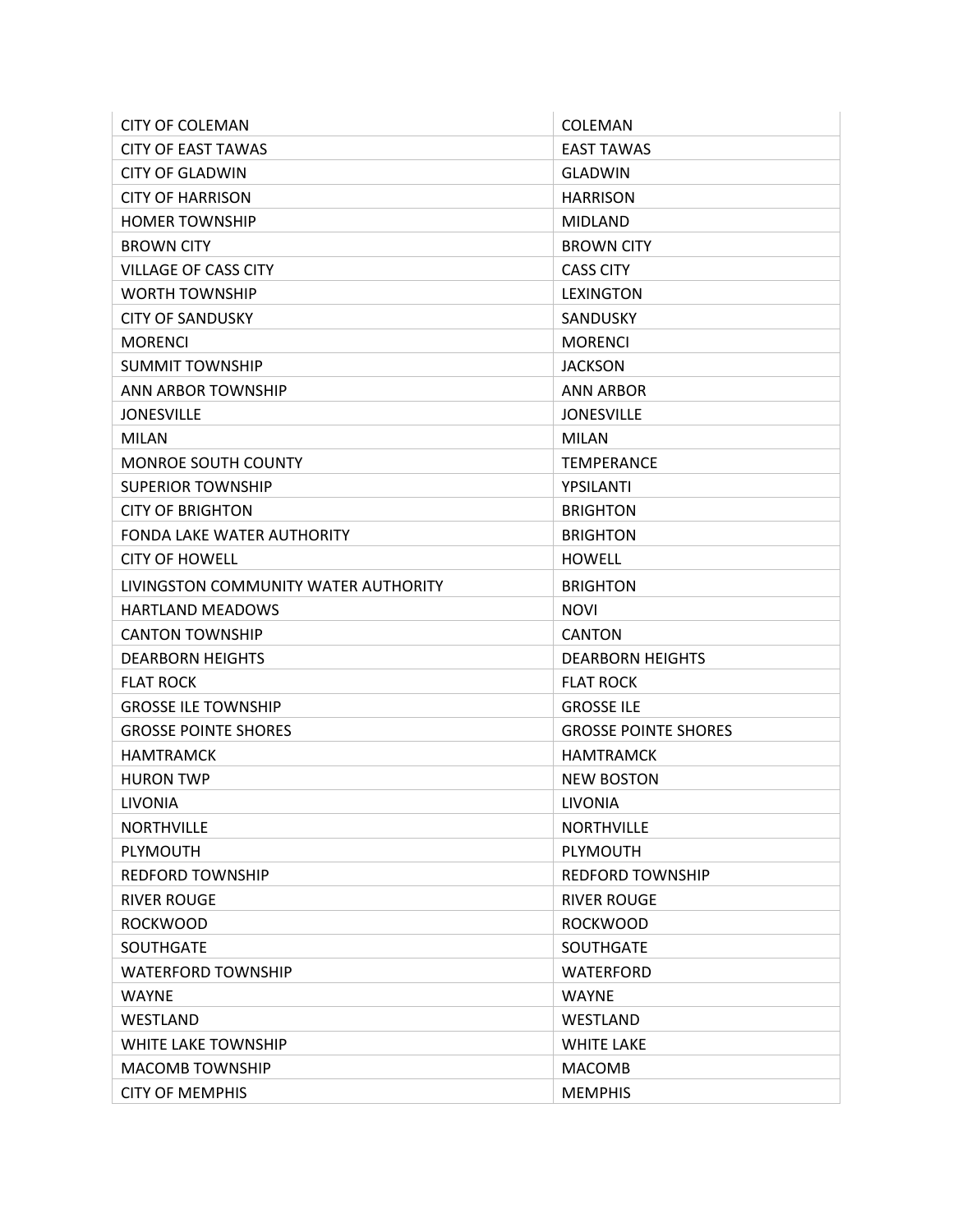| <b>VILLAGE OF ROMEO</b>         | ARMADA                       |
|---------------------------------|------------------------------|
| <b>SHELBY TOWNSHIP</b>          | <b>SHELBY TOWNSHIP</b>       |
| CITY OF ST. CLAIR SHORES        | <b>ST. CLAIR SHORES</b>      |
| <b>WASHINGTON TOWNSHIP</b>      | <b>WASHINGTON</b>            |
| <b>CITY OF YALE</b>             | <b>YALE</b>                  |
| <b>BIRMINGHAM</b>               | <b>BIRMINGHAM</b>            |
| <b>COMMERCE TOWNSHIP</b>        | <b>WATERFORD</b>             |
| <b>CITY OF FARMINGTON HILLS</b> | <b>FARMINGTON HILLS</b>      |
| <b>HAZEL PARK</b>               | <b>HAZEL PARK</b>            |
| <b>HUNTINGTON WOODS</b>         | <b>HUNTINGTON WOODS</b>      |
| <b>INDEPENDENCE TOWNSHIP</b>    | <b>INDEPENDENCE TOWNSHIP</b> |
| <b>CITY OF KEEGO HARBOR</b>     | <b>WATERFORD</b>             |
| <b>LATHRUP VILLAGE</b>          | <b>LATHRUP VILLAGE</b>       |
| <b>OAK PARK</b>                 | <b>OAK PARK</b>              |
| <b>VILLAGE OF OXFORD</b>        | <b>OXFORD</b>                |
| <b>AUBURN HILLS</b>             | <b>AUBURN HILLS</b>          |
| <b>ROCHESTER EAST</b>           | <b>ROCHESTER</b>             |
| <b>CITY OF ROYAL OAK</b>        | ROYAL OAK                    |
| <b>SYLVAN LAKE</b>              | <b>SYLVAN LAKE</b>           |
| <b>HIGHLAND TOWNSHIP</b>        | WATERFORD                    |
| <b>LYON TOWNSHIP</b>            | <b>NEW HUDSON</b>            |
| <b>CITY OF SOUTH LYON</b>       | <b>SOUTH LYON</b>            |
| <b>TROY</b>                     | <b>TROY</b>                  |
| <b>WEST BLOOMFIELD TOWNSHIP</b> | <b>WEST BLOOMFIELD</b>       |
| <b>NASHVILLE</b>                | <b>NASHVILLE</b>             |
| <b>COVERT TOWNSHIP</b>          | <b>COVERT</b>                |
| LAWTON                          | LAWTON                       |
| OTSEGO TOWNSHIP                 | <b>OTSEGO</b>                |
| <b>PAW PAW</b>                  | <b>PAW PAW</b>               |
| <b>NEW BUFFALO TOWNSHIP</b>     | <b>NEW BUFFALO</b>           |
| <b>NILES TOWNSHIP</b>           | <b>NILES</b>                 |
| ORONOKO TOWNSHIP                | <b>BERRIEN SPRINGS</b>       |
| <b>THREE OAKS</b>               | THREE OAKS                   |
| <b>ALBION</b>                   | <b>ALBION</b>                |
| <b>ATHENS</b>                   | <b>ATHENS</b>                |
| <b>CASSOPOLIS</b>               | <b>CASSOPOLIS</b>            |
| <b>CENTREVILLE</b>              | <b>CENTREVILLE</b>           |
| <b>DOWAGIAC</b>                 | <b>DOWAGIAC</b>              |
| <b>EDWARDSBURG</b>              | <b>EDWARDSBURG</b>           |
| PENNFIELD TOWNSHIP              | <b>BATTLE CREEK</b>          |
| ALLENDALE TOWNSHIP              | ALLENDALE                    |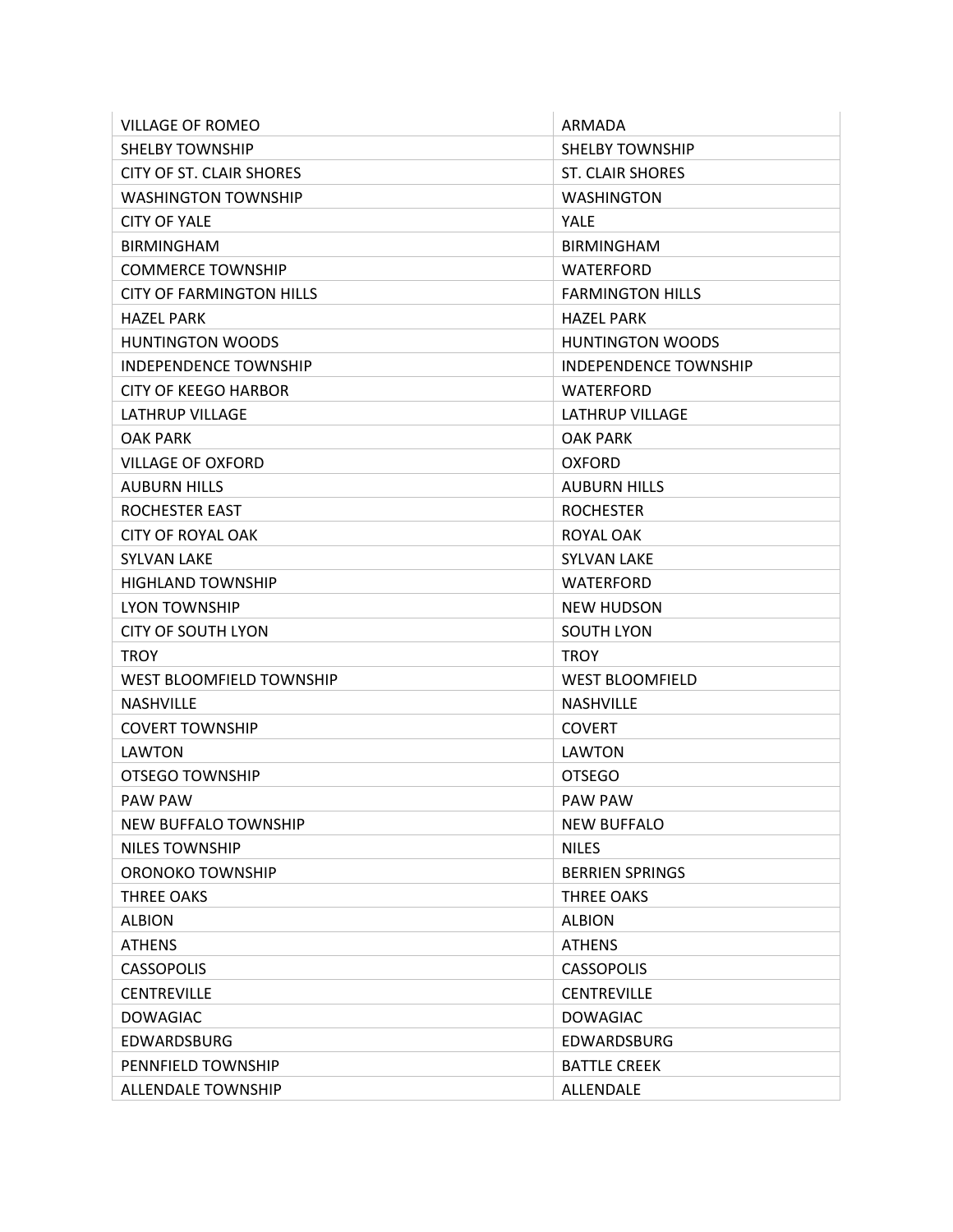| <b>COOPERSVILLE</b>                      | <b>COOPERSVILLE</b>   |
|------------------------------------------|-----------------------|
| <b>GEORGETOWN TOWNSHIP</b>               | <b>JENISON</b>        |
| <b>GRAND HAVEN TOWNSHIP</b>              | <b>GRAND HAVEN</b>    |
| <b>HOLLAND TOWNSHIP CONSOLIDATED</b>     | <b>HOLLAND</b>        |
| <b>NEWAYGO</b>                           | <b>NEWAYGO</b>        |
| <b>NORTON SHORES</b>                     | <b>NORTON SHORES</b>  |
| <b>SPRING LAKE</b>                       | <b>SPRING LAKE</b>    |
| ZEELAND BOARD OF PUBLIC WORKS            | ZEELAND               |
| ADA TOWNSHIP                             | ADA                   |
| <b>BELDING</b>                           | <b>BELDING</b>        |
| CALEDONIA TOWNSHIP                       | CALEDONIA             |
| <b>IONIA</b>                             | <b>IONIA</b>          |
| <b>KENTWOOD</b>                          | <b>KENTWOOD</b>       |
| LOWELL                                   | LOWELL                |
| <b>SPARTA</b>                            | <b>SPARTA</b>         |
| <b>VILLAGE OF BALDWIN</b>                | <b>BALDWIN</b>        |
| <b>CITY OF SCOTTVILLE</b>                | <b>SCOTTVILLE</b>     |
| <b>ALPENA TOWNSHIP</b>                   | <b>ALPENA</b>         |
| <b>CITY OF HARBOR SPRINGS</b>            | <b>HARBOR SPRINGS</b> |
| <b>CITY OF PETOSKEY</b>                  | <b>PETOSKEY</b>       |
| GARFIELD CHARTER TOWNSHIP                | <b>TRAVERSE CITY</b>  |
| <b>VILLAGE OF ROSCOMMON</b>              | <b>ROSCOMMON</b>      |
| <b>CITY OF EAST JORDAN</b>               | <b>EAST JORDAN</b>    |
| VILLAGE OF KALKASKA                      | <b>KALKASKA</b>       |
| MANCELONA AREA WATER AND SEWER AUTHORITY | MANCELONA             |
| <b>BESSEMER</b>                          | <b>BESSEMER</b>       |
| <b>CRYSTAL FALLS</b>                     | <b>CRYSTAL FALLS</b>  |
| <b>IRONWOOD</b>                          | <b>IRONWOOD</b>       |
| <b>LAKE LINDEN</b>                       | <b>LAKE LINDEN</b>    |
| BREITUNG TWP.-EAST KINGSFORD             | QUINNESEC             |
| <b>IRON MOUNTAIN</b>                     | <b>IRON MOUNTAIN</b>  |
| <b>ISHPEMING TWP - WEST</b>              | <b>ISHPEMING</b>      |
| <b>KINGSFORD</b>                         | <b>KINGSFORD</b>      |
| <b>MARQUETTE TOWNSHIP</b>                | <b>MARQUETTE</b>      |
| QUINNESEC                                | QUINNESEC             |
| <b>FRENCHTOWN TOWNSHIP</b>               | <b>MONROE</b>         |
| <b>MARINE CITY</b>                       | <b>MARINE CITY</b>    |
| <b>CITY OF PORT HURON</b>                | PORT HURON            |
| <b>ESCANABA</b>                          | <b>ESCANABA</b>       |
| L'ANSE                                   | L'ANSE                |
| MANISTIQUE                               | MANISTIQUE            |